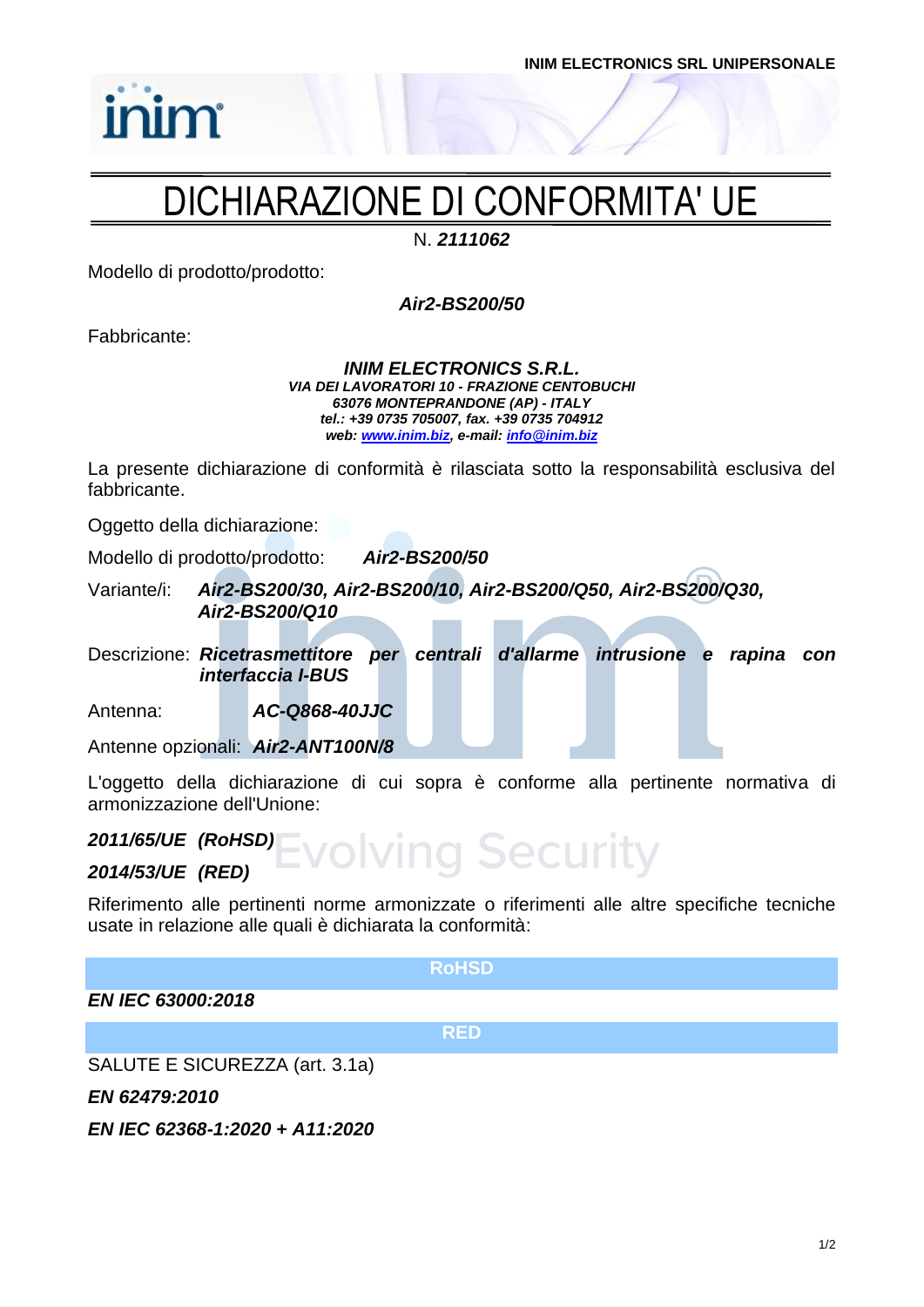**INIM ELECTRONICS SRL UNIPERSONALE**

# inim

COMPATIBILITA' ELETTROMAGNETICA (art. 3.1b) *EN 301 489-1 V2.2.3 Draft EN 301 489-3 V2.1.2* USO EFFICACE ED EFFICIENTE DELLO SPETTRO RADIO (art. 3.2) *EN 300 220-2 V3.1.1* ALTRI REQUISITI ESSENZIALI (art. 3.3) *NON APPLICABILE*

L'oggetto della dichiarazione di cui sopra è anche conforme alle seguenti norme:

| EN 50131-1:2006 + A1:2009 + A2:2017 + A3:2020  |     |
|------------------------------------------------|-----|
| EN 50131-3:2009                                | (1) |
| EN 50131-5-3:2017                              | (1) |
| EN 61000-6-3:2007 + A1:2011                    |     |
| EN 50130-4:2011 + A1:2014                      |     |
| EN 50130-5:2011                                |     |
| CEB T 031:2017 + A1:2018                       | (1) |
| con le seguenti prestazioni:                   |     |
| Grado di sicurezza:<br>$\overline{2}$          | (1) |
| <b>Classe ambientale:</b><br>$^{\prime\prime}$ |     |

**Evolving Security** 

Note:

*(1) Sono obbligatorie impostazioni specifiche in fase d'installazione: seguire attentamente le istruzioni riportate nei manuali.*

*Monteprandone, 11/11/2021* Firmato a nome e per conto del fabbricante da:

*Baldovino Ruggieri (Amministratore Delegato)*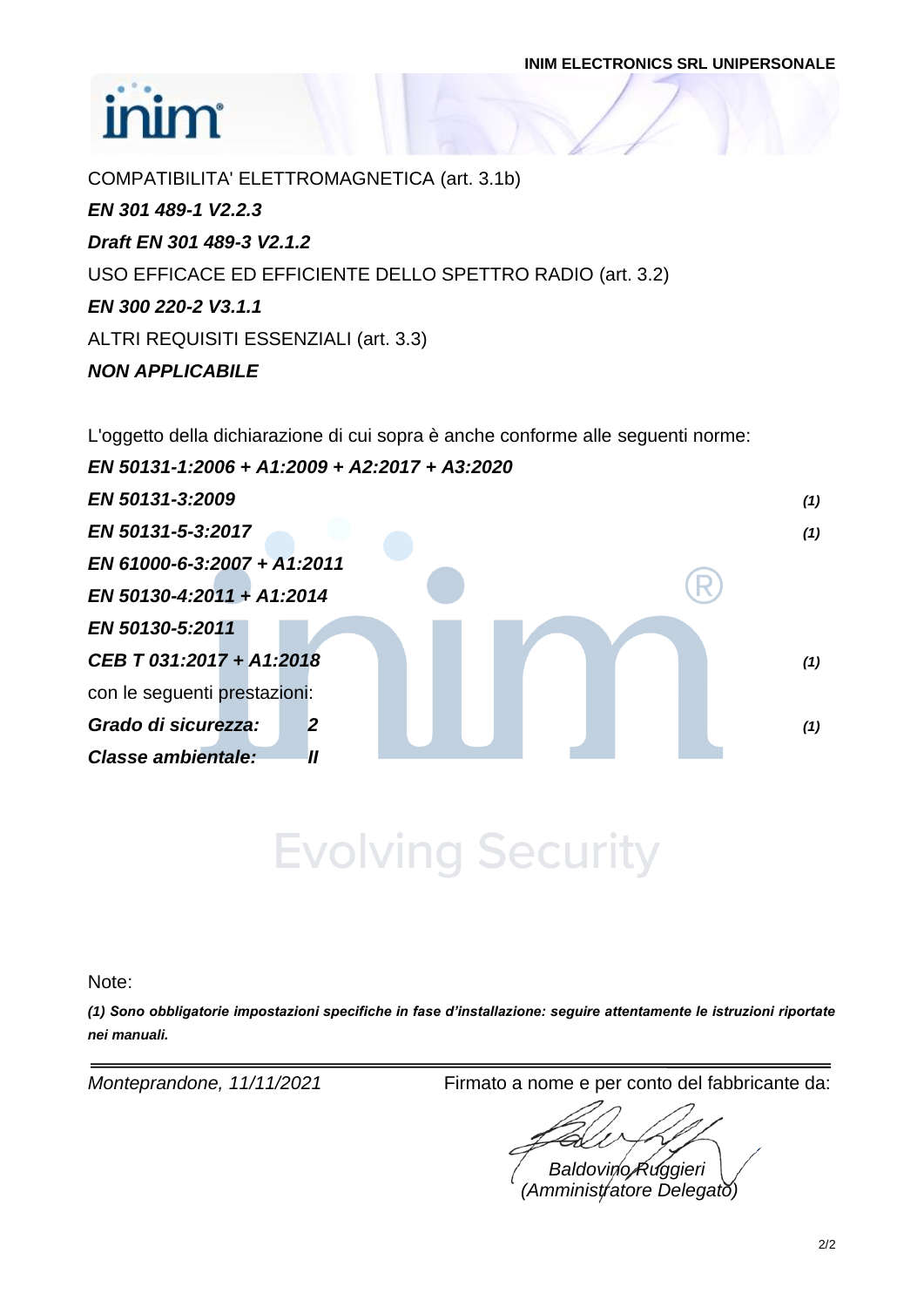**INIM ELECTRONICS SRL UNIPERSONALE**

# EU DECLARATION OF CONFORMITY

No. *2111062*

Product model/product:

*inim* 

*Air2-BS200/50*

Manufacturer:

*INIM ELECTRONICS S.R.L. VIA DEI LAVORATORI 10 - FRAZIONE CENTOBUCHI 63076 MONTEPRANDONE (AP) - ITALY tel.: +39 0735 705007, fax. +39 0735 704912 web: [www.inim.biz,](http://www.inim.biz/) e-mail[: info@inim.biz](mailto:info@inim.biz)*

This declaration of conformity is issued under the sole responsibility of the manufacturer.

Object of the declaration:

Product model/product: *Air2-BS200/50*

Variant(s): *Air2-BS200/30, Air2-BS200/10, Air2-BS200/Q50, Air2-BS200/Q30, Air2-BS200/Q10*

Description: *Transceiver for intrusion and hold-up alarm control panels with I-BUS interface*

Antenna: *AC-Q868-40JJC*

Optional antennas: *Air2-ANT100N/8*

The object of the declaration described above is in conformity with the relevant Union harmonisation legislation:

*2011/65/EU (RoHSD)*

## *2014/53/EU (RED)*

References to the relevant harmonised standards or references to the other technical specifications in relation to which conformity is declared:

SACLIM

### **RoHSD**

*EN IEC 63000:2018*

**RED**

HEALTH & SAFETY (art. 3.1a)

*EN 62479:2010*

*EN IEC 62368-1:2020 + A11:2020*